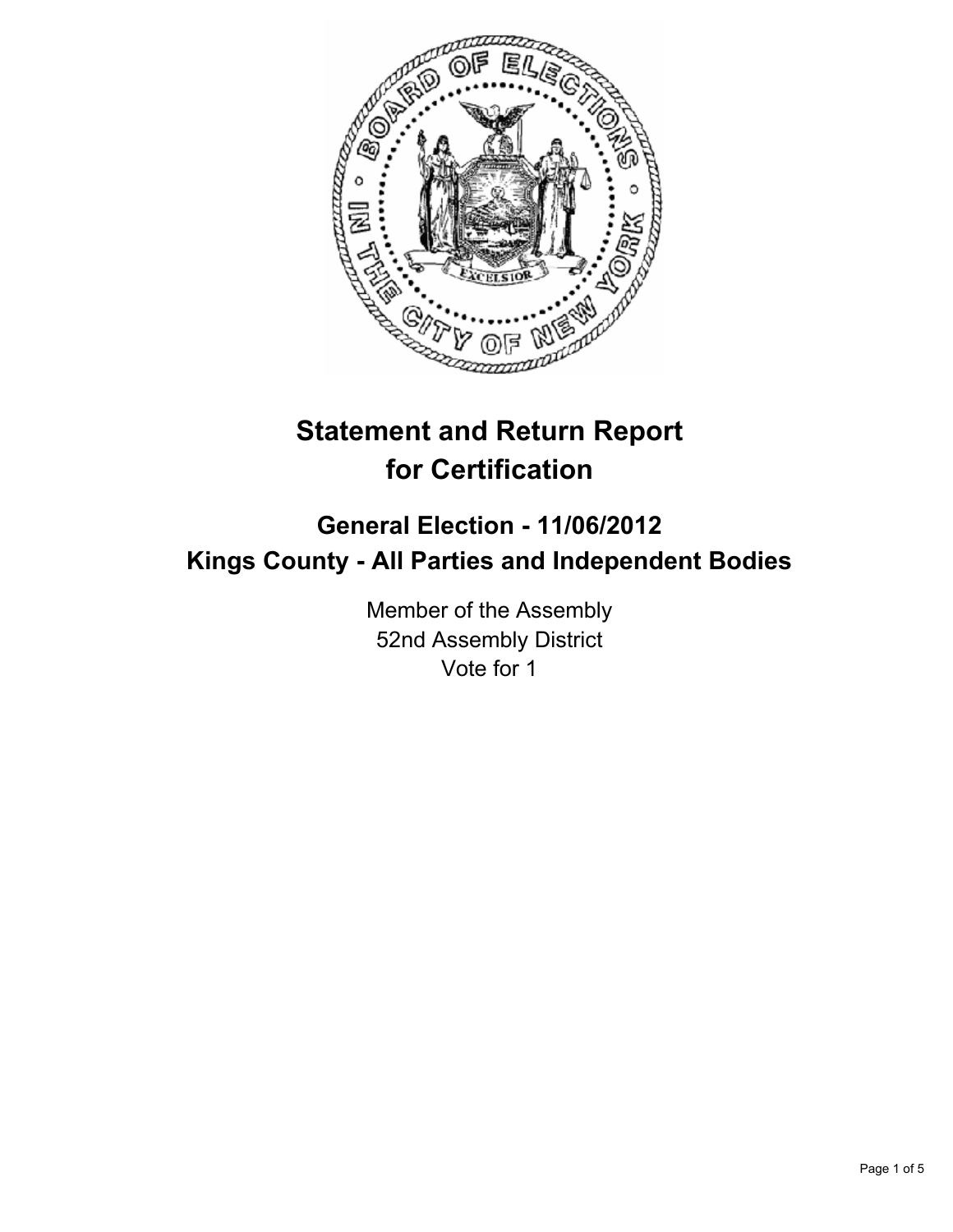

### **Assembly District 52**

| PUBLIC COUNTER                                           | 51,136 |
|----------------------------------------------------------|--------|
| <b>EMERGENCY</b>                                         | 0      |
| ABSENTEE/MILITARY                                        | 2,424  |
| <b>FEDERAL</b>                                           | 932    |
| SPECIAL PRESIDENTIAL                                     | 0      |
| <b>AFFIDAVIT</b>                                         | 5,058  |
| <b>Total Ballots</b>                                     | 59,550 |
| Less - Inapplicable Federal/Special Presidential Ballots | (932)  |
| <b>Total Applicable Ballots</b>                          | 58,618 |
| JOAN L. MILLMAN (DEMOCRATIC)                             | 43,500 |
| JOHN R. NIJHAWAN (REPUBLICAN)                            | 3,270  |
| JOHN R. NIJHAWAN (CONSERVATIVE)                          | 477    |
| JOAN L. MILLMAN (WORKING FAMILIES)                       | 5,765  |
| BRANDON ST. LUCE (WRITE-IN)                              | 1      |
| BRUCE J. MCDONALD (WRITE-IN)                             | 2      |
| CARLOS STANTON (WRITE-IN)                                | 1      |
| CHARISMA L. MILLER (WRITE-IN)                            | 1      |
| CHARLES KRAMER (WRITE-IN)                                | 1      |
| CHARLIE PARKER (WRITE-IN)                                | 1      |
| CHRISTINA SENPER LIPPORT (WRITE-IN)                      | 1      |
| DEBOR SCOTTO (WRITE-IN)                                  | 1      |
| DEBRA SCOTTO (WRITE-IN)                                  | 1      |
| DIRGIUIA MILLINCE (WRITE-IN)                             | 1      |
| DOLORES TAYLOR (WRITE-IN)                                | 1      |
| GEORGE GRELLO JR. (WRITE-IN)                             | 1      |
| <b>GLEG ALGERIN (WRITE-IN)</b>                           | 1      |
| GLORIA MATTERA (WRITE-IN)                                | 1      |
| HARVEY MILK (WRITE-IN)                                   | 1      |
| JAKE BEDOR (WRITE-IN)                                    | 1      |
| JAMES R. SERRITELLA (WRITE-IN)                           | 1      |
| JANET SADIC KHAN (WRITE-IN)                              | 1      |
| JASON COOPER (WRITE-IN)                                  | 1      |
| JENNIFER DEVIN (WRITE-IN)                                | 1      |
| JOSEPH FOX (WRITE-IN)                                    | 1      |
| <b>JULIAN CARRION (WRITE-IN)</b>                         | 1      |
| MICHAEL MOYOHAN (WRITE-IN)                               | 1      |
| MORGAN HALL (WRITE-IN)                                   | 1      |
| OMAR ENCARRACION (WRITE-IN)                              | 1      |
| PARTRICK RHEAUME (WRITE-IN)                              | 1      |
| RAREL SEMEXANT (WRITE-IN)                                | 1      |
| REBECCA WESSERMAN (WRITE-IN)                             | 1      |
| RYAN GOLDBERG (WRITE-IN)                                 | 1      |
| RYAN PAWLING (WRITE-IN)                                  | 1      |
| SAM Z. ROGERS (WRITE-IN)                                 | 1      |
| SYDNEY GLASER (WRITE-IN)                                 | 1      |
| UNATTRIBUTABLE WRITE-IN (WRITE-IN)                       | 16     |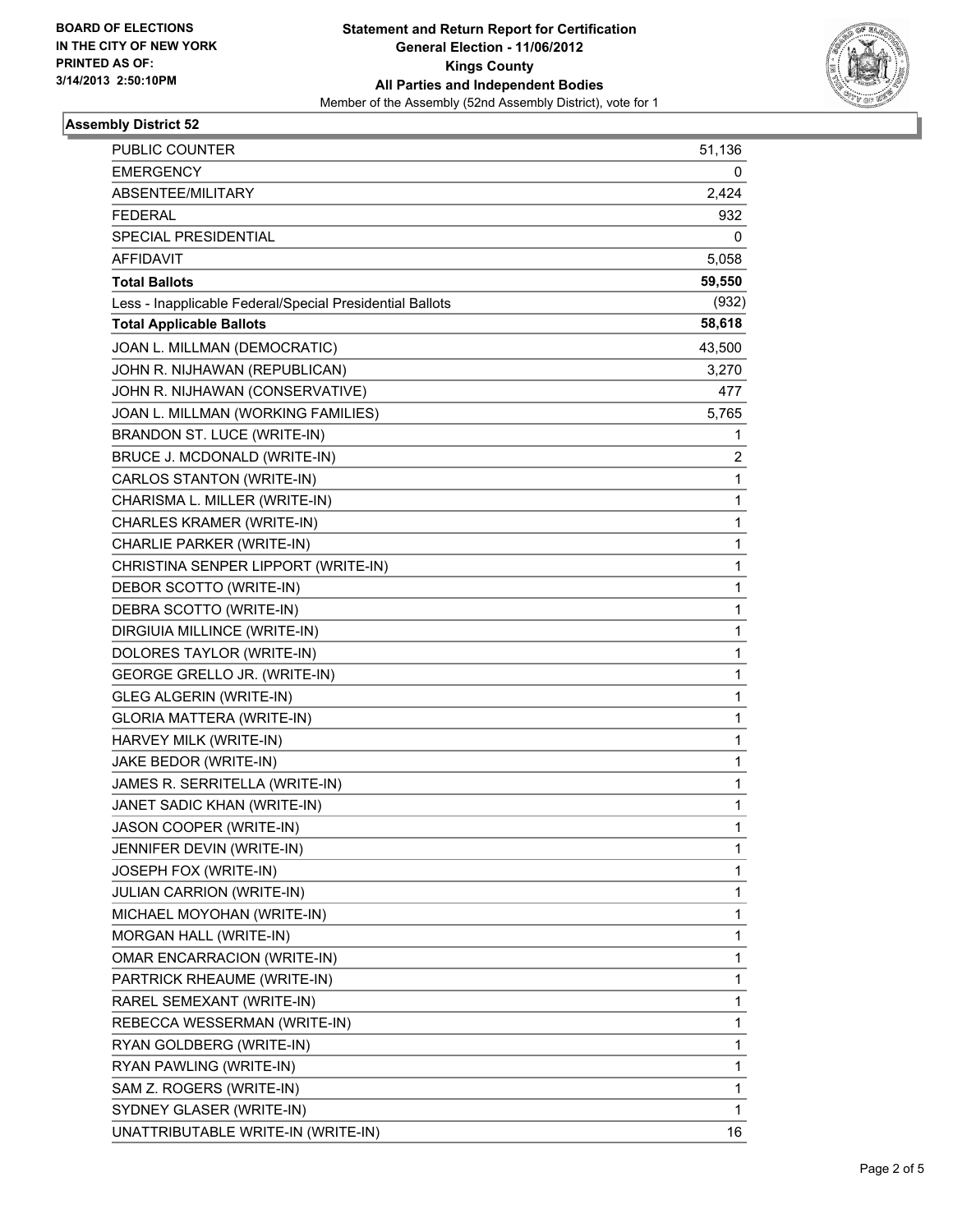

## **Assembly District 52**

| VLADMIR VIZNER (WRITE-IN) |        |
|---------------------------|--------|
| WILLIAM CLARK (WRITE-IN)  |        |
| <b>Total Votes</b>        | 53.063 |
| Unrecorded                | 5.555  |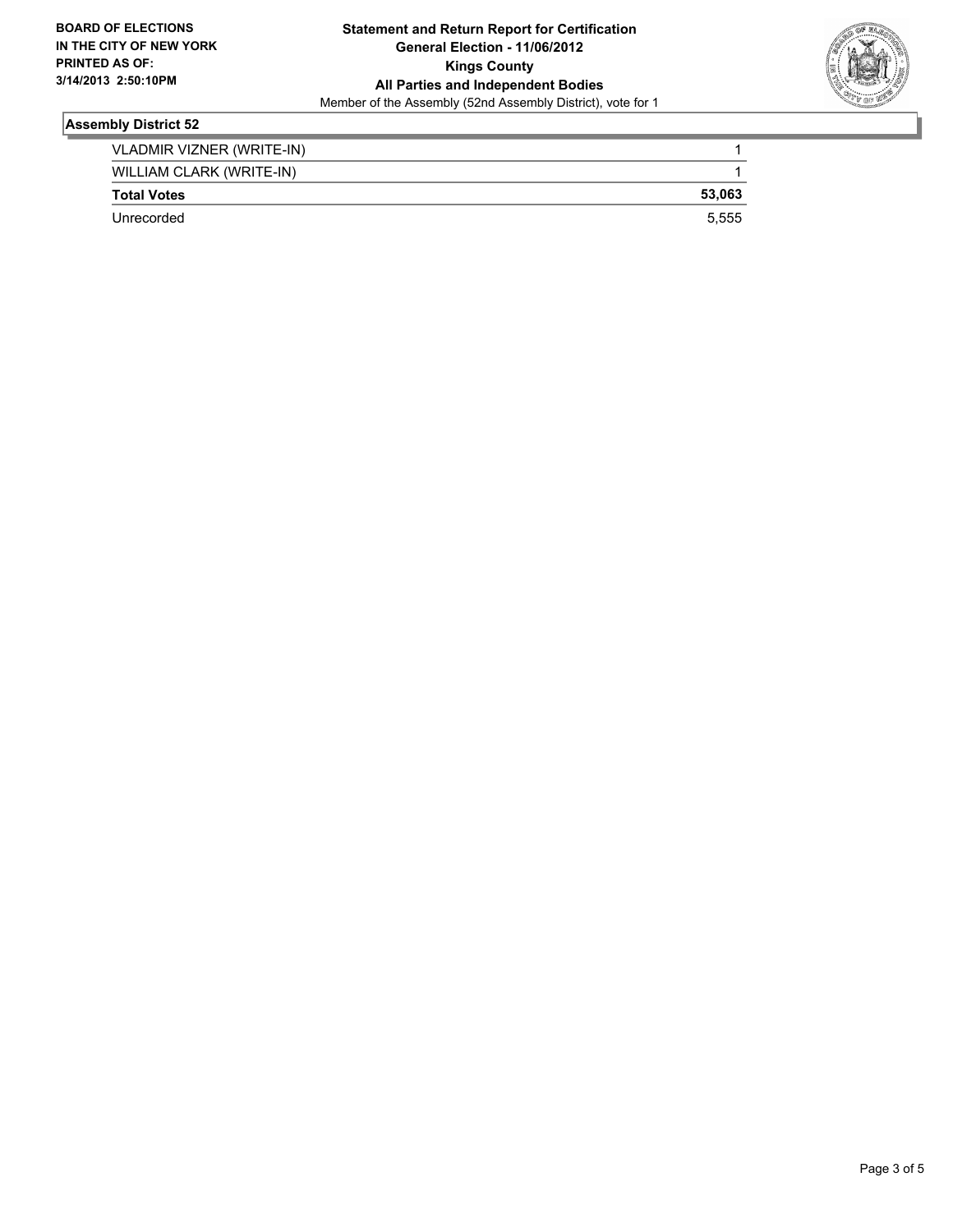

### **Total for Member of the Assembly (52nd Assembly District) - Kings County**

| <b>EMERGENCY</b><br>ABSENTEE/MILITARY<br><b>FEDERAL</b>  | 0<br>2,424<br>932 |
|----------------------------------------------------------|-------------------|
|                                                          |                   |
|                                                          |                   |
|                                                          |                   |
| SPECIAL PRESIDENTIAL                                     | 0                 |
| AFFIDAVIT                                                | 5,058             |
| 59,550<br><b>Total Ballots</b>                           |                   |
| Less - Inapplicable Federal/Special Presidential Ballots | (932)             |
| <b>Total Applicable Ballots</b><br>58,618                |                   |
| JOAN L. MILLMAN (DEMOCRATIC)<br>43,500                   |                   |
| JOHN R. NIJHAWAN (REPUBLICAN)                            | 3,270             |
| JOHN R. NIJHAWAN (CONSERVATIVE)                          | 477               |
| JOAN L. MILLMAN (WORKING FAMILIES)                       | 5,765             |
| BRANDON ST. LUCE (WRITE-IN)                              | 1                 |
| BRUCE J. MCDONALD (WRITE-IN)                             | $\overline{2}$    |
| CARLOS STANTON (WRITE-IN)                                | 1                 |
| CHARISMA L. MILLER (WRITE-IN)                            | 1                 |
| CHARLES KRAMER (WRITE-IN)                                | $\mathbf 1$       |
| CHARLIE PARKER (WRITE-IN)                                | 1                 |
| CHRISTINA SENPER LIPPORT (WRITE-IN)                      | 1                 |
| DEBOR SCOTTO (WRITE-IN)                                  | $\mathbf 1$       |
| DEBRA SCOTTO (WRITE-IN)                                  | 1                 |
| DIRGIUIA MILLINCE (WRITE-IN)                             | 1                 |
| DOLORES TAYLOR (WRITE-IN)                                | $\mathbf 1$       |
| GEORGE GRELLO JR. (WRITE-IN)                             | 1                 |
| GLEG ALGERIN (WRITE-IN)                                  | 1                 |
| GLORIA MATTERA (WRITE-IN)                                | $\mathbf{1}$      |
| HARVEY MILK (WRITE-IN)                                   | 1                 |
| JAKE BEDOR (WRITE-IN)                                    | 1                 |
| JAMES R. SERRITELLA (WRITE-IN)                           | $\mathbf{1}$      |
| JANET SADIC KHAN (WRITE-IN)                              | 1                 |
| JASON COOPER (WRITE-IN)                                  | 1                 |
| JENNIFER DEVIN (WRITE-IN)                                | 1                 |
| JOSEPH FOX (WRITE-IN)                                    | 1                 |
| <b>JULIAN CARRION (WRITE-IN)</b>                         | 1                 |
| MICHAEL MOYOHAN (WRITE-IN)                               | 1                 |
| MORGAN HALL (WRITE-IN)                                   | 1                 |
| OMAR ENCARRACION (WRITE-IN)                              | 1                 |
| PARTRICK RHEAUME (WRITE-IN)                              | 1                 |
| RAREL SEMEXANT (WRITE-IN)                                | 1                 |
| REBECCA WESSERMAN (WRITE-IN)                             | 1                 |
| RYAN GOLDBERG (WRITE-IN)                                 | 1                 |
| RYAN PAWLING (WRITE-IN)                                  | 1                 |
| SAM Z. ROGERS (WRITE-IN)                                 | 1                 |
| SYDNEY GLASER (WRITE-IN)                                 | 1                 |
| UNATTRIBUTABLE WRITE-IN (WRITE-IN)                       | 16                |